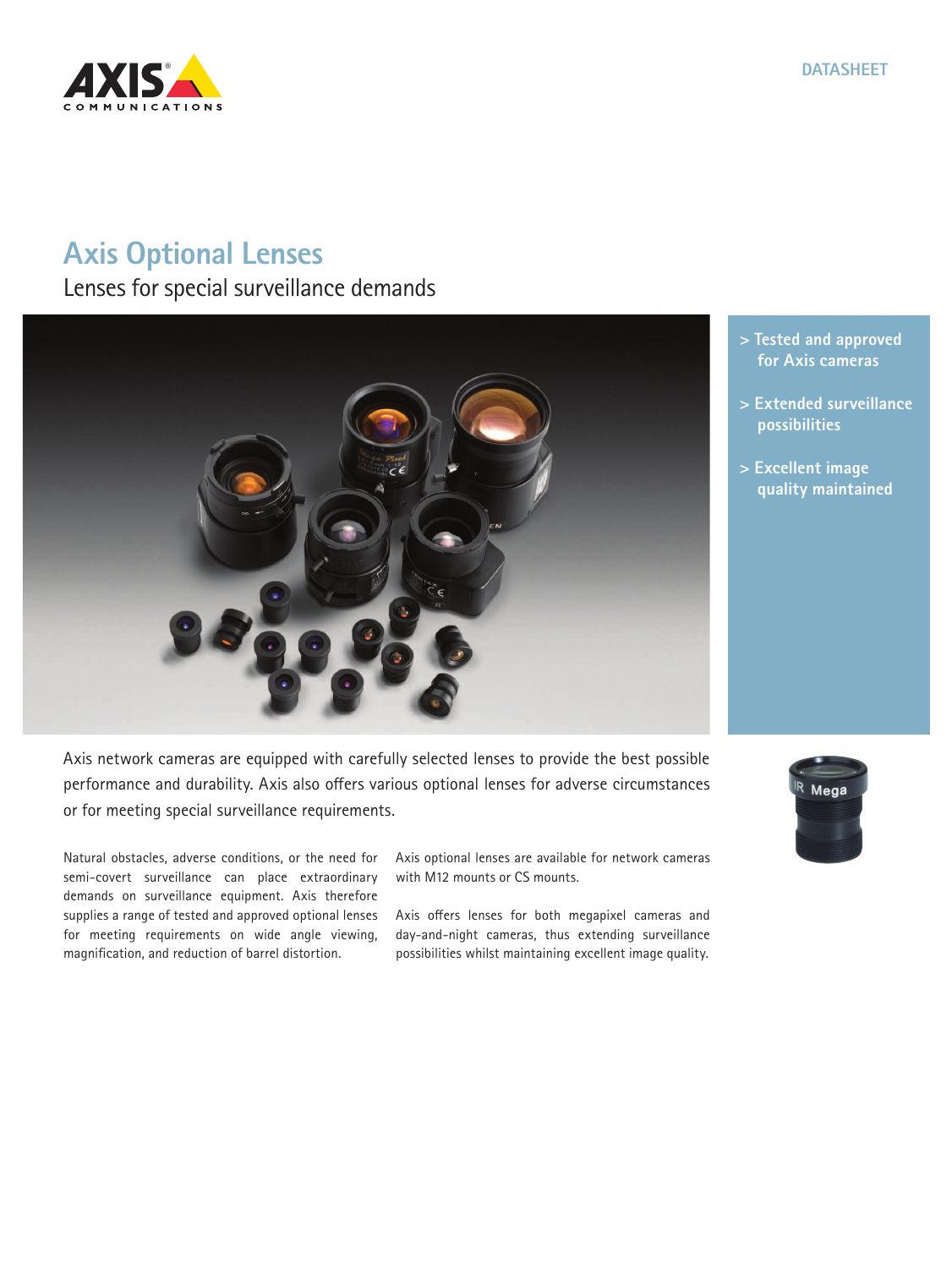# **Considerations to take into account when replacing a lens**

# **Field of view**

The field of view is the area of coverage and the degree of detail to be viewed. The field of view is determined by the focal length of the lens and the size of the image sensor.

The longer the focal length, the narrower the field of view. The fastest way to find out what focal length lens is required for a desired field of view is to use a rotating lens calculator or an online lens calculator, both of which are available from Axis Communications:

http://www.axis.com/techsup/cam\_servers/lens\_calculators/index.htm.

### **Matching lens and sensor**

If a network camera offers an exchangeable lens, it is important to select a lens suitable for the camera. If a lens is made for a smaller image sensor than the one that is actually fitted inside the camera, the image will have black corners (see left-hand illustration below). If a lens is made for a larger image sensor than the one that is actually fitted inside the camera, the field of view will be smaller than the lens' capability since part of the information will be "lost" outside the image sensor (see right-hand illustration).

*Examples of different lenses mounted onto a 1/3-inch image sensor.* 



When replacing a lens on a megapixel camera, a high quality lens is required since megapixel sensors have pixels that are much smaller than those on a VGA sensor (640x480 pixels). It is best to match the lens resolution to the camera resolution in order to fully use the camera's capability.

### **Lens mount standards**

When changing a lens, it is also important to know what type of lens mount the network camera has. There are three main standards used on network cameras:

- > CS-mount
- > C-mount
- > M12-mount

If it is impossible to focus a camera, it is likely that the wrong type of lens is used.

#### **F-number and exposure**

In low-light situations, particularly in indoor environments, an important factor to look for in a network camera is the lens' light-gathering ability. This can be determined by the lens' f-number, also known as f-stop. An f-number defines how much light can pass through a lens.

The smaller the f-number the better the lens' light gathering ability; i.e. more light can pass through the lens to the image sensor. In low-light situations, a smaller f-number generally produces a better image quality. A higher f-number, on the other hand, increases the depth of field.

### **Fixed or adjustable iris**

An iris is used to maintain the optimum light level to the image sensor so that images can be sharp, clear and correctly exposed with good contrast and resolution. If the network camera has been designed with an iris control, the lens needs also to match the same specification. Iris control can be fixed or adjustable. More details on the type of iris control (fixed, manual, auto iris or P-Iris) can be found here:

http://www.axis.com/products/video/camera/about\_cameras/iris.htm

## **IR corrected lens**

IR-corrected lenses are not very beneficial for cameras that do not have a removable infrared-cut filter. This is used to filter out infrared (IR) light so that it does not distort the colors of images as the human eye sees them. However, day/night cameras—used mostly for outdoor applications or in areas with poor lighting—can greatly benefit from IR-corrected lenses. Day/night cameras automatically remove an IR-cut filter in low-light conditions to take advantage of invisible, near-infrared light. Since the wavelength of IR light differs from visible light, the focus point of IR light will differ from the focus point of visible light. Consequently, when the focus is set during daytime, the picture will not be in focus at nighttime when using IR light.



The problem can be rectified by using IR-corrected lens, which focuses both the visible and the infrared light in the same vertical plane.



**For more information, see www.axis.com/products/video/camera/about\_cameras/lens.htm**

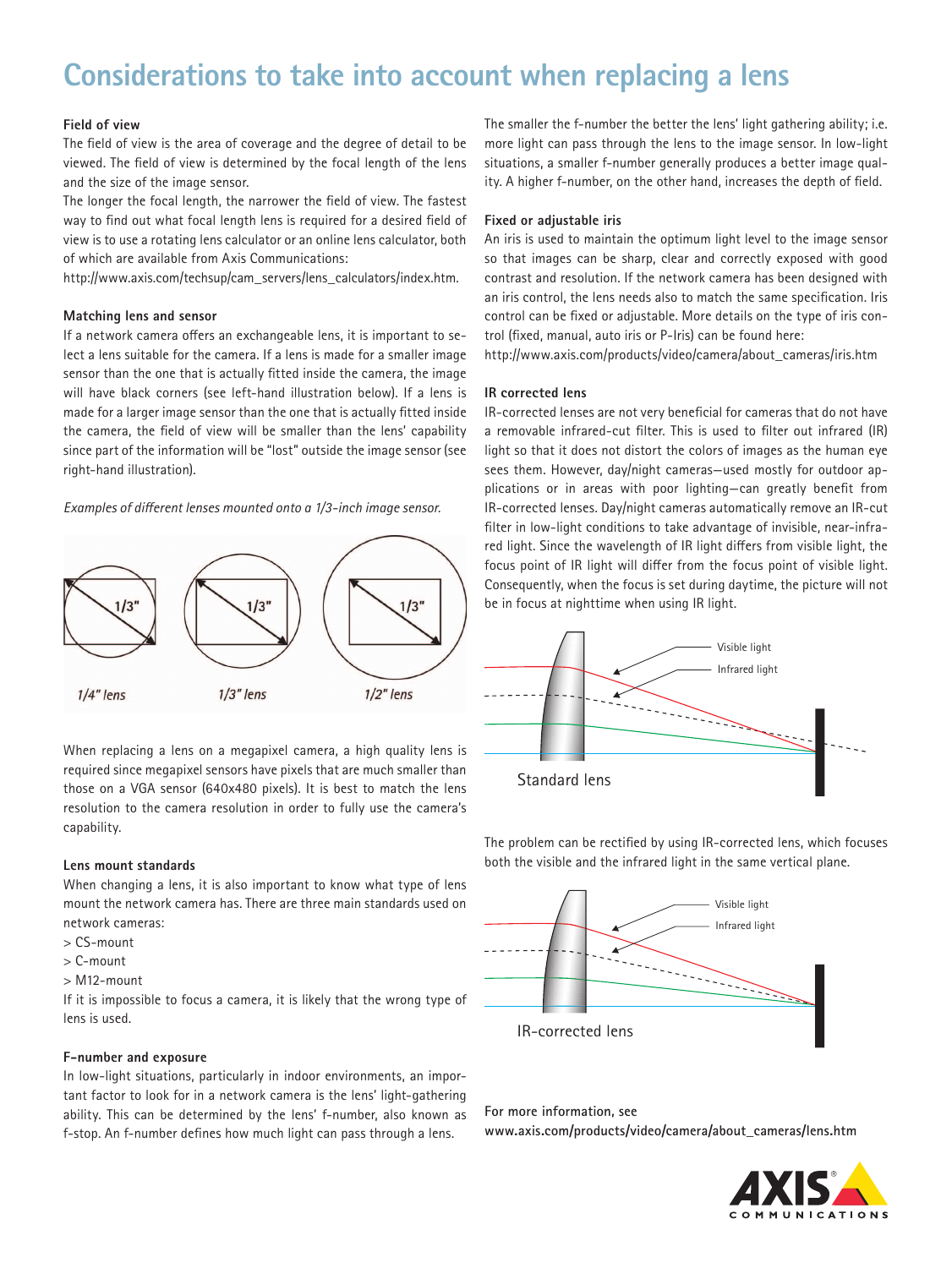# **Technical specifications – Axis Optional Lenses**

| Megapixel Lens 2.8 mm (5502-101)            |                                                                                                            |  |
|---------------------------------------------|------------------------------------------------------------------------------------------------------------|--|
| Description                                 | Megapixel lens                                                                                             |  |
| Mount                                       | M12 mount                                                                                                  |  |
| Focal length                                | $2.8 \text{ mm}$                                                                                           |  |
| Aperture                                    | F2.6                                                                                                       |  |
| Sensor format &<br>horizontal angle of view | 1/4" sensor: 78° (AXIS M3011)<br>1/4" sensor: 84° (AXIS M3014, M3114-R)<br>1/4" sensor: 68° (AXIS M3113-R) |  |
| Supported cameras                           | AXIS M3011, AXIS M3014, AXIS M3113-R,<br>AXIS M3114-R                                                      |  |
| Dimensions $(L \times \emptyset)$           | 16 x 14 mm (0.6" x 0.5")                                                                                   |  |
| Megapixel Lens 3.6 mm (5502-151)            |                                                                                                            |  |
| Description                                 | Megapixel lens                                                                                             |  |
| Mount                                       | M <sub>12</sub> mount                                                                                      |  |
| Focal length                                | $3.6 \text{ mm}$                                                                                           |  |
| Aperture                                    | F 1.8                                                                                                      |  |
| Sensor format &<br>horizontal angle of view | 1/4" sensor: 56° (AXIS M3011)<br>1/4" sensor: 62° (AXIS M3014, M3114-R)<br>1/4" sensor: 49° (AXIS M3113-R) |  |
| Supported cameras                           | AXIS M3011, AXIS M3014, AXIS M3113-R,<br>AXIS M3114-R                                                      |  |
| Dimensions $(L \times \emptyset)$           | $17 \times 14$ mm $(0.7'' \times 0.5'')$                                                                   |  |
| Megapixel Lens 6 mm (5502-111)              |                                                                                                            |  |
| Description                                 | Megapixel lens                                                                                             |  |
| Mount                                       | M12 mount                                                                                                  |  |
| <b>Focal length</b>                         | 6 mm                                                                                                       |  |
| Aperture                                    | F <sub>2.0</sub>                                                                                           |  |
| Sensor format &<br>horizontal angle of view | 1/4" sensor: 34° (AXIS M3011)<br>1/4" sensor: 38° (AXIS M3014, M3114-R)<br>1/4" sensor: 30° (AXIS M3113-R) |  |
| Supported cameras                           | AXIS M3011, AXIS M3014, AXIS M3113-R,<br><b>AXIS M3114-R</b>                                               |  |
| Dimensions $(L \times \emptyset)$           | 17 x 14 mm (0.7" x 0.5")                                                                                   |  |
| Megapixel Lens 8 mm (5502-411)              |                                                                                                            |  |
| Description                                 | Megapixel lens for optional angle view                                                                     |  |
| Mount                                       | M12 mount                                                                                                  |  |
| Focal length                                | 8 mm                                                                                                       |  |
| Aperture                                    | F 1.8                                                                                                      |  |
| Sensor format &<br>horizontal angle of view | 1/4" sensor: 26° (AXIS M3011)<br>1/4" sensor: 28° (AXIS M3014, M3114-R)<br>1/4" sensor: 23° (AXIS M3113-R) |  |
| Supported cameras                           | AXIS M3011, AXIS M3014, AXIS M3113-R,<br>AXIS M3114-R                                                      |  |
| Dimensions $(L \times \emptyset)$           | $17.4 \times 14$ mm $(0.7" \times 0.5")$                                                                   |  |
| Megapixel Lens 16 mm (5502-161)             |                                                                                                            |  |
| Description                                 | Megapixel lens                                                                                             |  |
| Mount                                       | M <sub>12</sub> mount                                                                                      |  |
| Focal length                                | 16 mm                                                                                                      |  |
| Aperture                                    | F 1.8                                                                                                      |  |
| Sensor format &<br>horizontal angle of view | 1/4" sensor: 12° (AXIS M3011)<br>1/4" sensor: 13° (AXIS M3014, M3114-R)<br>1/4" sensor: 10° (AXIS M3113-R) |  |
| Supported cameras                           | AXIS M3011, AXIS M3014, AXIS M3113-R,<br>AXIS M3114-R                                                      |  |
| Dimensions (L x Ø)                          | 16 x 14 mm (0.6" x 0.5")                                                                                   |  |

| Evatar Fixed iris Megapixel Lens 16 mm (5502-741)       |                                                                                             |
|---------------------------------------------------------|---------------------------------------------------------------------------------------------|
| <b>Description</b>                                      | High-definition megapixel lens                                                              |
| Mount                                                   | CS mount                                                                                    |
| <b>Focal length</b>                                     | 16 mm                                                                                       |
| Aperture                                                | F 1.8                                                                                       |
| Sensor format &<br>horizontal angle of view             | 1/4" sensor: 12° (AXIS M1103)<br>1/4" sensor: 15° (AXIS M1104)                              |
| Supported cameras                                       | AXIS M1103, AXIS M1104                                                                      |
| Dimensions $(L \times \emptyset)$                       | $15 \times 30$ mm $(0.6" \times 1.2")$                                                      |
|                                                         | Fujinon Varifocal Megapixel Lens 2.2-6 mm (5502-751)                                        |
| <b>Description</b>                                      | DC iris lens with wider viewing angle                                                       |
| Mount                                                   | CS mount                                                                                    |
| Focal length                                            | $2.2 - 6$ mm                                                                                |
| Aperture                                                | F 1.3                                                                                       |
| Sensor format &<br>horizontal angle of view             | 1/4" sensor: 84° - 32° (AXIS M1113)<br>1/4" sensor: 100° - 40° (AXIS M1114)                 |
| <b>Supported cameras</b>                                | AXIS M1113, AXIS M1114                                                                      |
| Dimensions $(L \times \emptyset)$                       | 54 x 38 mm (2.1" x 1.5")                                                                    |
|                                                         | Fujinon Varifocal Megapixel Lens 15-50 mm (5502-761)                                        |
| Description                                             | For accurate and detailed information acquisition                                           |
| Mount                                                   | CS mount                                                                                    |
| Focal length                                            | $15 - 50$ mm                                                                                |
| Aperture                                                | F 1.5                                                                                       |
| Sensor format &<br>horizontal angle of view             | 1/4" sensor: 15° - 4° (AXIS M1113)<br>1/4" sensor: 21° - 5° (AXIS M1114)                    |
| Supported cameras                                       | AXIS M1113, AXIS M1114                                                                      |
| Dimensions $(L \times \emptyset)$                       | $59 \times 38$ mm $(2.3" \times 1.5")$                                                      |
| Varifocal Lens 10 - 40 mm D/N (5502-121)                |                                                                                             |
| Description                                             | Day and night telephoto lens for high quality images.<br>IR corrected lens                  |
| Mount                                                   | CS mount                                                                                    |
| <b>Focal length</b>                                     | $10 - 40$ mm                                                                                |
| Aperture                                                | F 1.4                                                                                       |
| <b>Sensor format &amp;</b><br>horizontal angle of view* | $1/3$ " sensor: $32^\circ - 13^\circ$<br>* Angle of view may vary depending on camera model |
| Supported cameras                                       | <b>AXIS 221</b>                                                                             |
| Dimensions (LxHxW)                                      | 66 x 54 x 43 mm (2.6" x 2.1" x 1.7")                                                        |
| Theia Fixedfocal Megapixel Lens 1.7 mm (5502-451)       |                                                                                             |
| <b>Description</b>                                      | Wide angle lens without barrel distortion.<br>IR corrected lens                             |
| Mount                                                   | CS mount                                                                                    |
| Focal length                                            | $1.7 \text{ mm}$                                                                            |
| Aperture                                                | F 1.8                                                                                       |
| Sensor format &<br>horizontal angle of view             | 1/4" sensor: 99°                                                                            |
| Supported cameras                                       | AXIS P1344, AXIS P1344-E                                                                    |
| Dimensions $(L \times \emptyset)$                       | 56 x 33 mm (2.2" x 1.3")                                                                    |